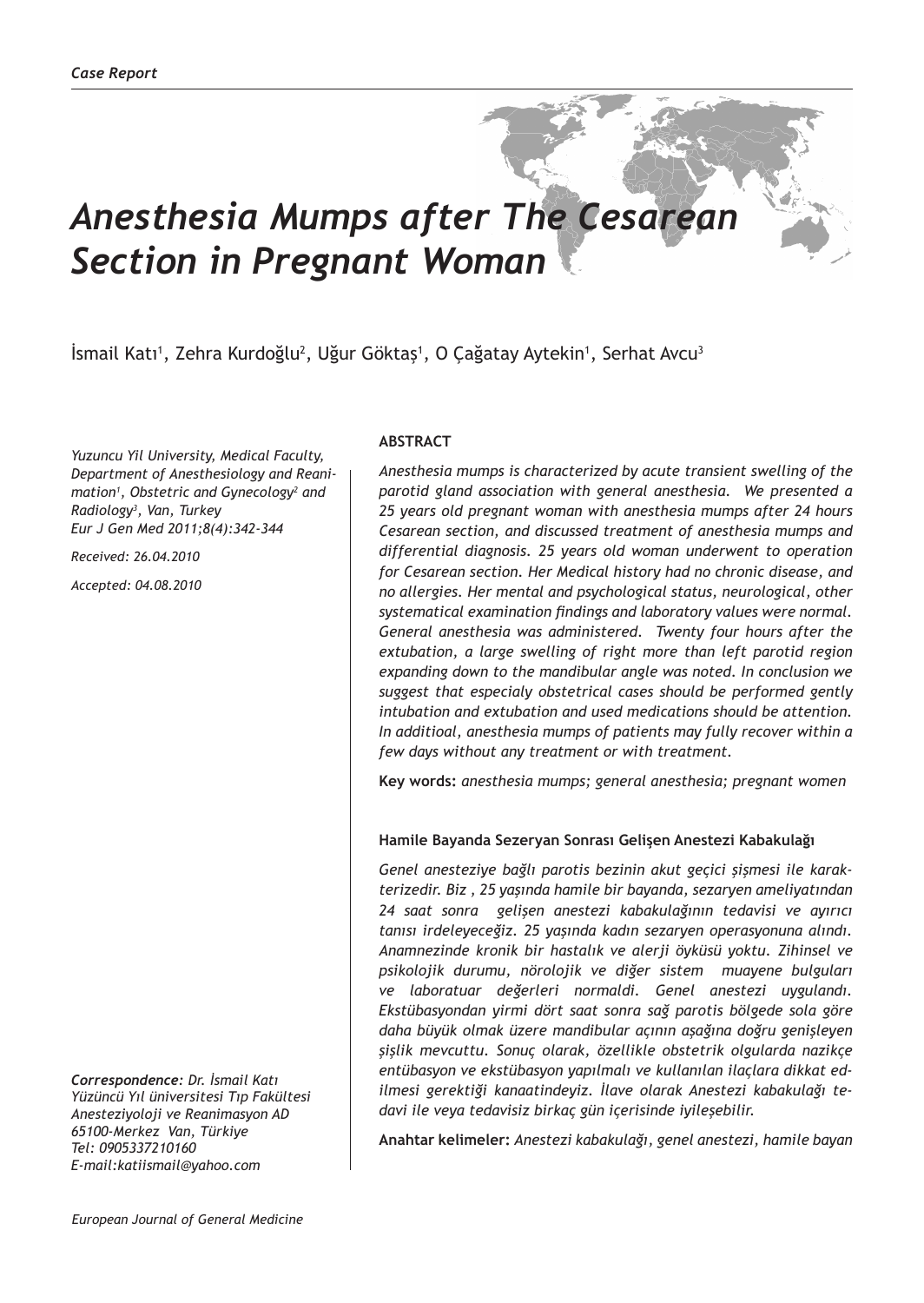#### **INTRODUCTION**

Anesthesia mumps is characterized by acute transient swelling of the parotid gland association with general anesthesia. Anesthesia mumps is an uncommon postoperative complication and a rare clinical entity and It is a benign and noninfectious complication (1,2). The swelling and enlargement are transient and may last for several minutes to several days (2). There has been no report of anesthesia mumps in obstetric surgical literature and after postoperative 24 hours as yet. We presented a 25 year young pregnant women with anesthesia mumps after 24 hours Cesarean section, and discussed treatment of anesthesia mumps and differential diagnosis.

# **CASE**

25 years old woman underwent to operation for Cesarean section. Her Medical history had no chronic disease, and no allergies. Her mental and psychological status, neurological, other systematical examination findings and laboratory values were normal. General anesthesia was induced with iv fentanyl iv 0.5 µg.kg-1, propofol iv 2.5 mg.kg-1 and vecuronium 0.1 mg.kg-1 after routine anesthesia monitoring. After orotracheal intubation, an endotracheal tube was fixed on the right side of mouth. Anesthesia was maintained with sevoflurane (1–1.5 % end tidal concentration) in 50% nitrous oxide and 50% mixture of oxygen and fentanyl iv 50 µg. The patient was placed in the supine position. The surgical procedure was uneventful. The total blood loss was about 450 ml. The operation was lasted about 45 minutes. His vital signs remained stable during the operation, Neuromuscular block was reversed with were administrated intravenously neostigmine 1.5 mg and atropine 0.5 mg. The patient was extubated without any problem and recovery was uneventful. Twenty four hours after the extubation, a large swelling of right more than left parotid region expanding down to the mandibular angle was noted (Figure 1). The patient complained of moderate bilateral swelling and mild pain in this area. There were mild difficulty of swallowing, and mild dyspnea. Clinical examination showed diffuse edema over the parotid gland and intraoral examination seen that the orifice of the Stensen's duct was open. The overlying skin was not erythematous, and warm. There was no palpable crepitation. The body temperature was also

normal. Serum amylase level and white blood cell were normal. We performed ultrasonography, which showed bilateral submandibular glands and right parotid gland enlargement and edema (Figure 2). Besides, chest roentgenogram had no evidence of pneumothorax. The patient received non-steroidal anti-inflammatory drug two days. No antibiotic was given. Her clinical symptoms and signs resolved for 3 days postoperative. The patient was discharged 4 days after the operation.

## **DISCUSSION**

Acute transient swelling of the parotid gland after surgical procedures performed under general anesthesia was first reported by Attas et al (3). Insidence of anesthesia mumps was reported that five in 3000 following endotracheal anesthesia by Matsuki et al (4). Authors reported that still unclear the etiology of the anesthesia mumps. Among the implicated mechanisms are trauma, straining and/or coughing during anesthesia, vascular congestion, and venous engorgement of the head and neck and parasympathetic anesthetic drugs (etc. antihistamines, and succinylcholine), and atropine, and dehydration, and mechanical blockage of the parotid duct by intubation and fixation of the endotracheal tube or head stripping and obstruction of glandular excretory ducts by position, calculi, or thickened secretion (5–8).

Mutaf et al. reported that combination of increased saliva secretion with insufficient drainage, the saliva accumulates in the gland and causes swelling and pain (2). Other causes of acute postoperative parotid swelling, which need to be eliminated from the differential are viral parotitis, pneumoparotitis, acute allergic conditions, and acute postoperative bacterial parotitis may be wrongly diagnosed (10–12). Liu et al. (13) believe the presence of the patient's underlying disease, choice of anesthetic drugs, surgical position, operative site (such as head and neck surgery) and induction methods (such as endotracheal tube, laryngeal mask inadequate insertion and fixation) may all contribute to the development of acute swelling of the parotid glands during general anesthesia.

Although in the area over the course of parotid duct is not anything such as edema, redness, inflamation, and a purulent discharge draining from the orifice, in our patient was administerd only atropine and endotracheal intubation from among predisposing factors.